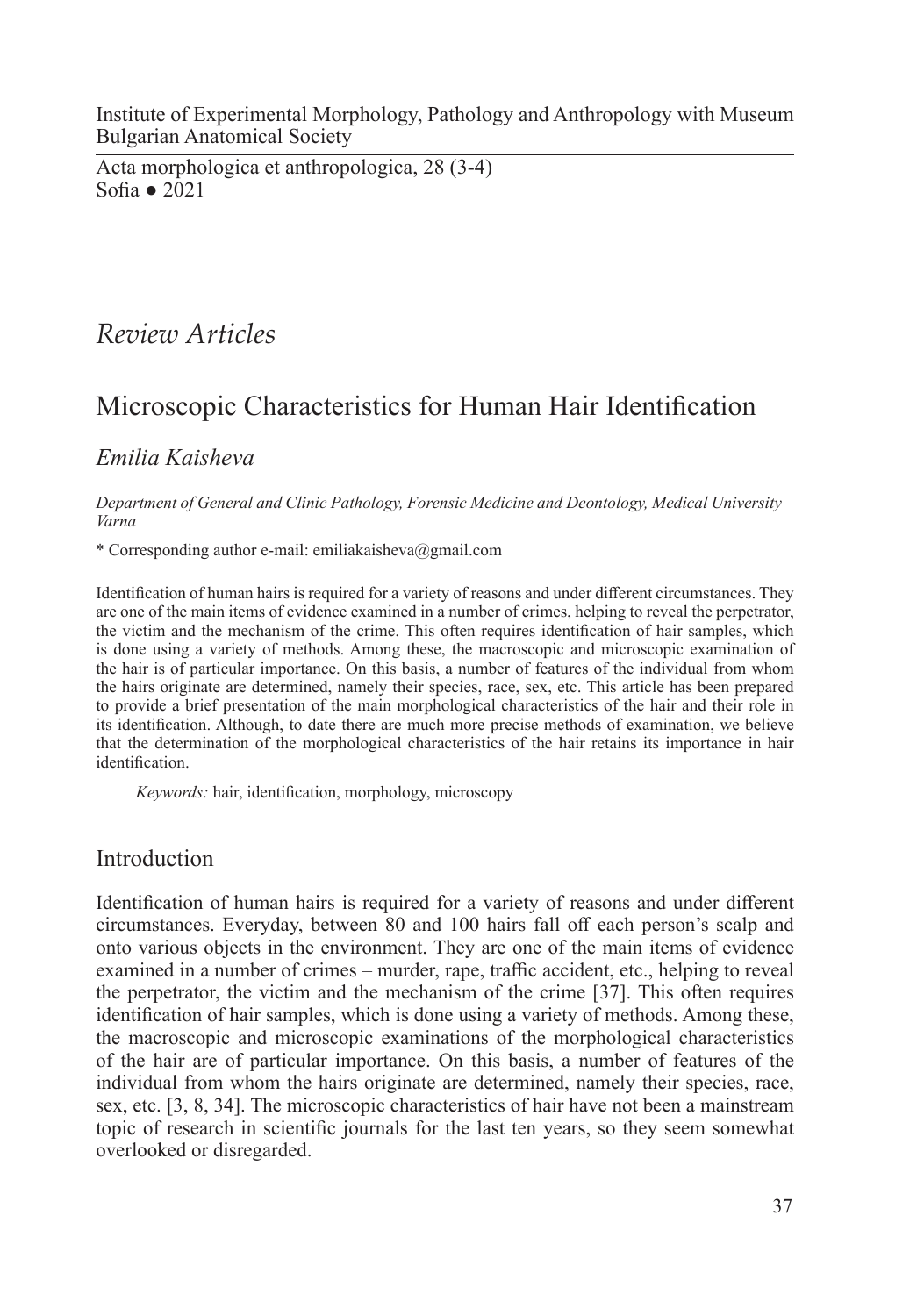This article has been prepared to provide a brief presentation of the main morphological features of the hair and their role in hair identification. For more accurate identification it is important to look not only at individual features in isolation, but also at their contribution to an overall pattern.

#### Discussion

Examination for microscopic features must always include examination of hair shafts along their length from root end to tip end using a brightfield light microscope. Light microscopy is a valuable, nondestructive analytical technique for forensic professionals that enables visual differentiation of patterns in hair microstructure along the length of a hair. Some examiners will also make cross-sections, to establish more details.

To observe adequately the microscopic characteristics of a hair, the sample must be placed in a medium of refractive index similar to that of the hair itself (the average refractive index of hair is approximately 1.55). A synthetic semi-permanent mounting medium with a refractive index of around 1.52 is recommended. Using a mounting medium with a refractive index much different from that of hair will result in excessive shadows and contrast that will tend to mask the internal characteristics of a hair [34].

Both low- and high-power microscopic examinations are necessary in the comparison of hairs. Microscopic examinations at magnifications around l0x, of both unmounted and mounted hairs, are useful for a more general outlook. Whereas a more in depth observations of mounted hairs is done with a variety of magnifications, generally around 50x, 100x, 250x and 400x. The use of high-power (large numerical aperture) objectives, allows for the examination and comparison of the fine detail present in such characteristics as pigmentation and cuticular scales.

 In general, the characteristics observed by light miscroscopy are related to the features of the hair structure – cuticle, cortex and medulla, cross-section, hair diameter, type of hair root and tip, and various changes acquired over time as a result of cosmetic treatment, disease or traumatic effects, the effects of insects, fungi, bacteria, etc. [1, 2, 3, 13,18,37, 43, 45].

The hair shaft can be most roughly described as three cylinders inserted into each other: the medulla or core running along the central axis; the cortex which is the main component; and the cuticle, which is the outer covering [3, 47].

The **medulla** is formed as a column of cells which, during hair formation, collapse in such a manner that the medulla appears as a network of cellular connections and spaces that are filled with air [20, 34].

Medulla is not present in all human hairs.When it is present its appearance varies slightly among the hairs of a given individual but considerably from individual to individual, the main differing characteristics being: thickness, continuity and opacity.

Medulla "continuity" refers to the variations in its visual shape along the length of the hair shaft [3, 8, 9, 27, 34], which are presented in **Table 1** and **Figures 1-4**.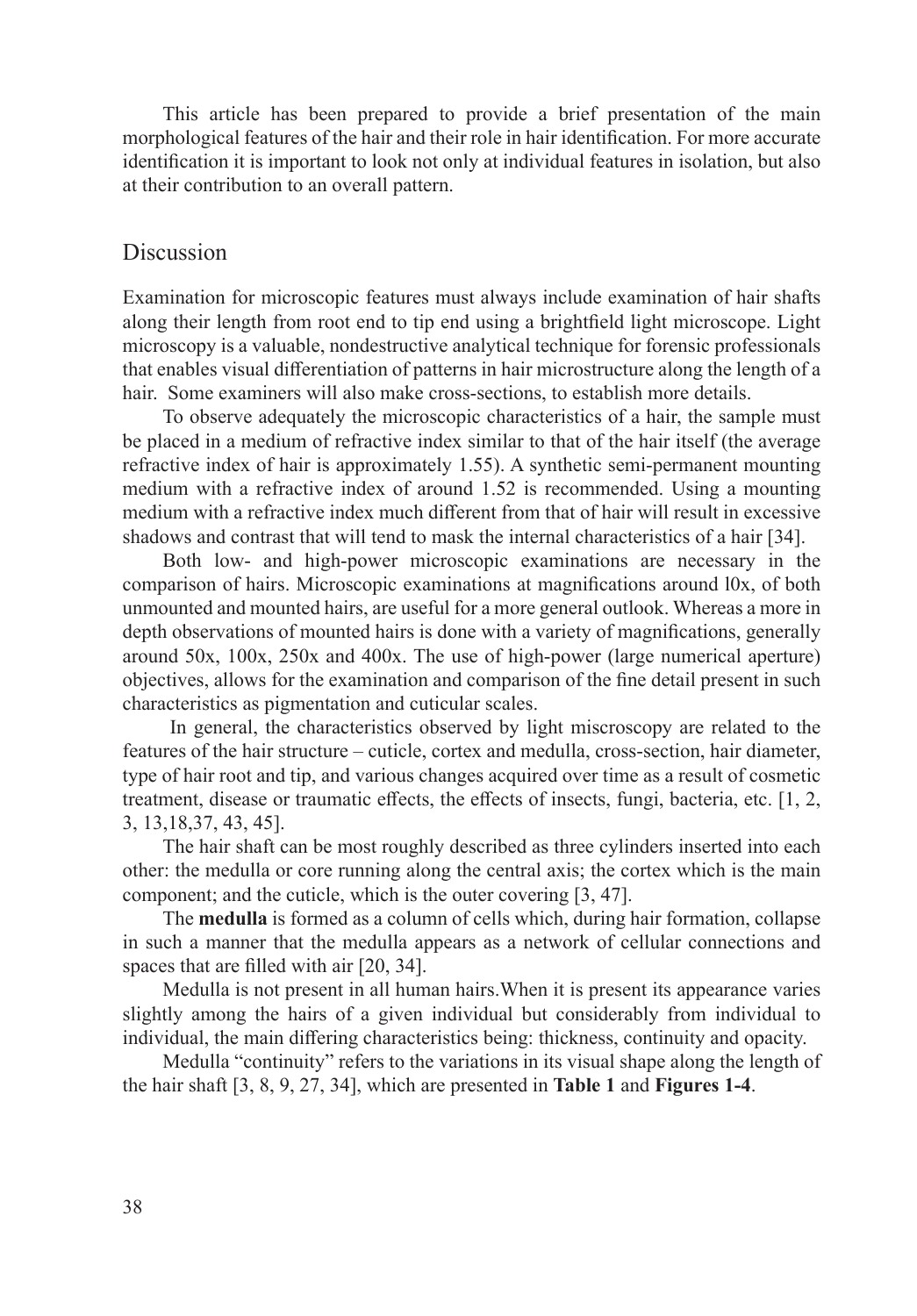





Fig. 1. Absent **Fig. 2**. Fragmentary



**Fig. 3**. Discontinuous **Fig. 4**. Continuous

| Absent                                        | hairs with no visible medulla, including those hairs with no visible<br>medulla due to heavy pigmentation  |
|-----------------------------------------------|------------------------------------------------------------------------------------------------------------|
| Continuous                                    | the medulla extends along the axis of the shaft with no interruption                                       |
| Discontinuous<br>(interrupted)                | the lengths of the visible medulla are greater than the lengths<br>of its indiscernible portions           |
| Fragmentary                                   | the lengths of the indiscernible portions of the medulla exceed<br>the lengths of the discernible portions |
| Different combinations<br>of these variations | the medulla has one type in one section of the shaft and a different<br>type in another                    |

Table1. Variations of the characteristic "continuity" of the medulla

Human head hairs generally have no medulla or have fragmented ones; they very rarely show continuous medullation. Exception is found in the Mongoloid race whose medulla is usually continuous. Thus, the racial affiliation of the individual can be determined by the type of medulla.

Opacity is the second characteristic, and it refers to the appearance of the medulla as viewed with transmitted light under light microscopy. The medulla can be translucent and opaque [27, 34]. The variations are presented in **Table 2**.

The thickness of the medulla also varies in hairs from different individuals. It is usually not large, 1-2 cells in diameter, and does not exceed one-third the width of the hair shaft. In human hairs the medulla is indistinct, narrow and often interrupted. In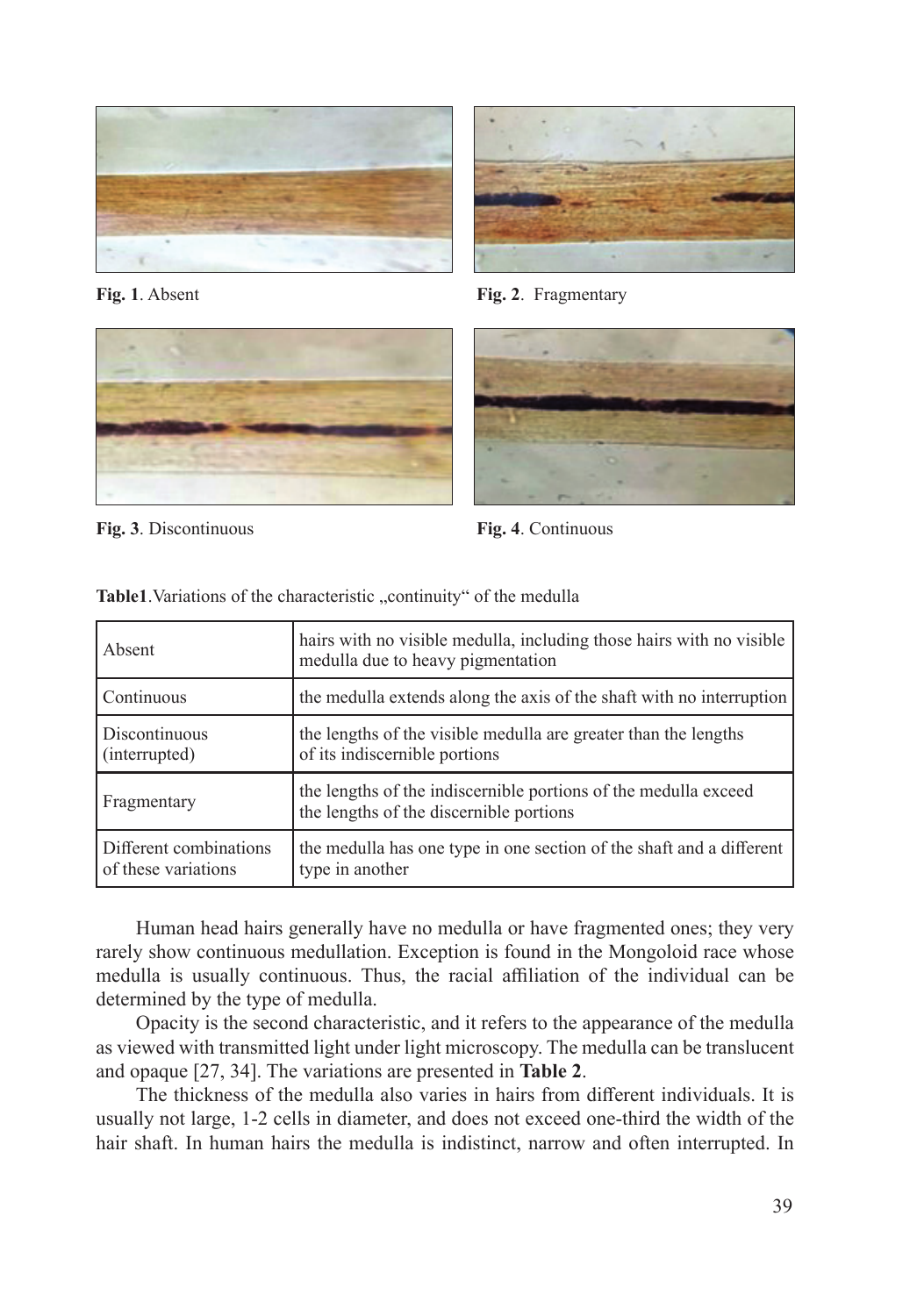contrast, in animal hairs the medulla is usually distinct, wide (more than one-third of the hair shaft), continuous, and much less frequently interrupted [1, 3, 19]. This can be used to identify the species affiliation of the examined hairs, whether they originate from a human or an animal.

| Absent             | hairs with no visible medulla, including those hairs in which<br>the medulla is obscured due to heavy pigmentation |
|--------------------|--------------------------------------------------------------------------------------------------------------------|
| Opaque             | when the medulla is filled with air                                                                                |
| Translucent        | when the medulla is filled with liquid                                                                             |
| Opaque/Translucent | when there are both opaque and translucent segments along<br>the medulla shaft                                     |

| Table 2. Variations of the characteristic "opacity" of the medulla |  |  |
|--------------------------------------------------------------------|--|--|
|--------------------------------------------------------------------|--|--|

For this purpose, the so-called medullary index, the ratio between the diameter of the medulla and that of the whole hair, is determined. For human hairs, it is less than 0.33.

There is evidence that the medullary index of human hairs varies with age, becoming progressively greater at older ages [21, 23], but does not correlate with a person's race or sex [40].

This index can also serve to determine the regional origin of the hair, with a welldefined medulla in head hairs, a weak or absent medulla in pubic hairs, and often a double medulla in beard hairs [27, 34].

The **cortex** is the next, outermost layer of the hair fiber. Its microscopic examination determines: cortex cells; texture; pigment – type of pigment, shape and size of granules, arrangement, distribution, density, etc.

Cortical texture refers to the appearance of the cortex as viewed in a longitudinal mount. The cortex may have no apparent texture (absent), it may demonstrate a streaky texture (present), or the ability to observe the cortical texture may be obstructed due to heavy pigmentation (obscured) [27].

The cortex is composed of spindle-shaped cells aligned parallel to the axis of the hair shaft and closely packed together [8, 9, 32, 47]. In some hairs, small structures called cortical fusi [8, 9, 15, 28], air inclusions that appear dark by transmitted light microscopy but have a bright appearance by reflected light [12], are observed between them. They may occur throughout the length of the hair shaft but they are rarely seen at the tip. Most often they are found just above the root [24, 25, 32]. The variates of this feature in different hairs are presented in **Table 3**.

Another feature to consider in relation to the cortex is the presence or absence of ovoid bodies. Ovoid bodies are well-defined aggregations of pigment that can have a spheroidal or oblong shape [8, 9, 27]. Their presence in head hairs is not uncommon, but neither are they ever-present. The variates relate to their quantity in the hair shaft (**Table 3**).

Determination is made by counting the ovoid bodies for each field of view. If the average number counted per field is less than 10, it is categorized as  $F_{\rm}$ . Few'. If the average number is 10 or more, it is categorized as , Many' [27].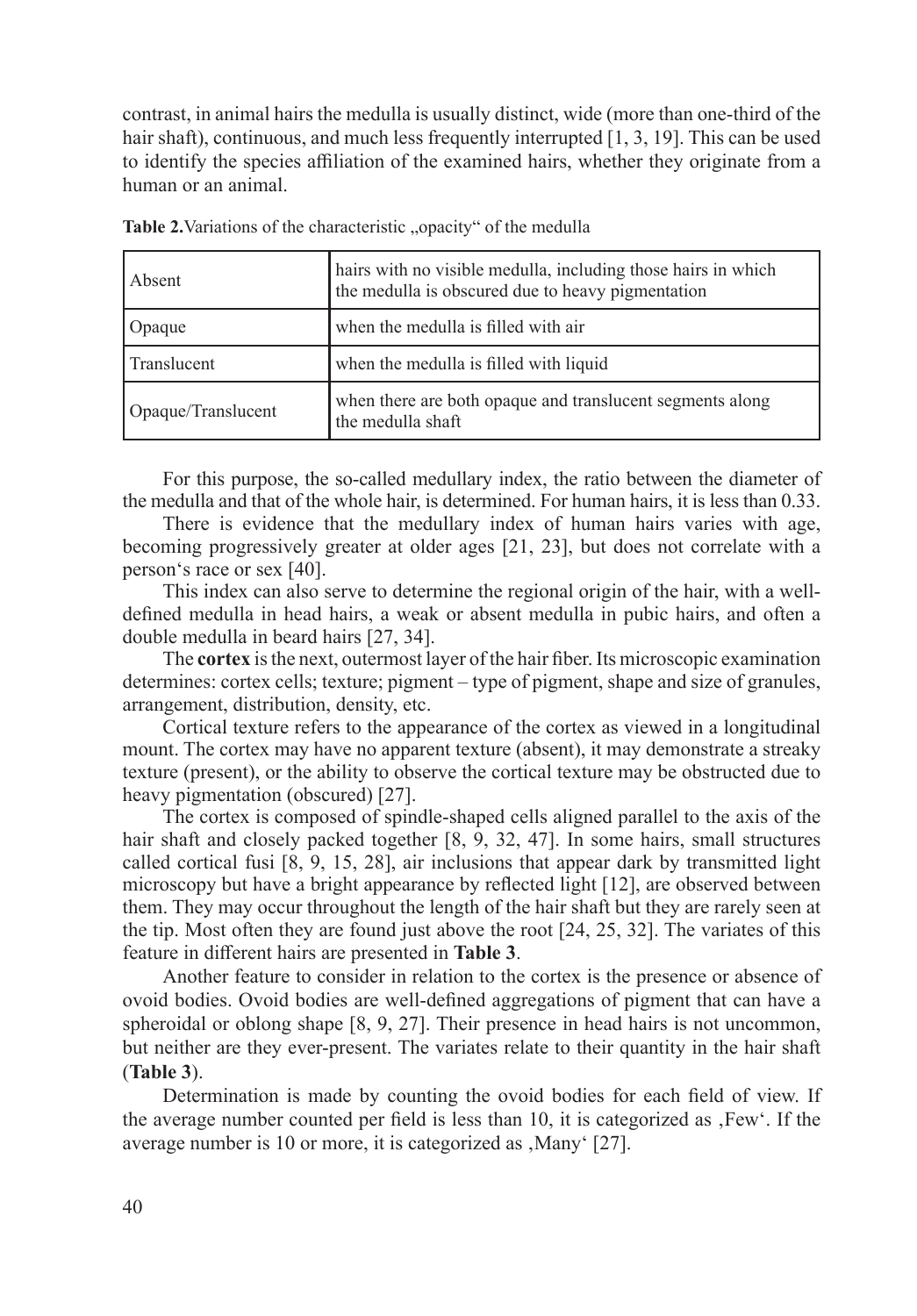**Table 3**. Microscopic Characteristics of Hair Cortex

| <b>Cortical Textute</b>                                                                                                                | Absent - no apparent texture<br>Present - a streaky texture<br>Obscured - the ability to observe the cortical texture may be<br>obstructed due to heavy pigmentation                                                                                                                                                                                                                                                                                                                                                                                                                                                                                                                          |
|----------------------------------------------------------------------------------------------------------------------------------------|-----------------------------------------------------------------------------------------------------------------------------------------------------------------------------------------------------------------------------------------------------------------------------------------------------------------------------------------------------------------------------------------------------------------------------------------------------------------------------------------------------------------------------------------------------------------------------------------------------------------------------------------------------------------------------------------------|
| <b>Cortical Fusi</b>                                                                                                                   | Absent – absence of cortical fusi<br>Root Only – presence of cortical fusi in the root only, or in the root<br>and in the proximal end of the hair only<br>Rare – low concentration of cortical fusi along the length of the shaft<br>Common - greater concentration of cortical fusi along the length of<br>the shaft<br>Profuse – high concentration of cortical fusi along the shaft<br>Obscured – inability to observe the presence of cortical fusi due to<br>the presence of heavy<br>pigmentation.                                                                                                                                                                                     |
| <b>Ovoid Bodies</b>                                                                                                                    | Absent – absence of ovoid bodies<br>Few – presence of a small number of ovoid bodies in the shaft<br>Many – presence of numerous ovoid bodies in the shaft<br>Obscured – inability to observe the presence of ovoid bodies due to<br>obstruction by heavy pigmentation.                                                                                                                                                                                                                                                                                                                                                                                                                       |
| Cortical Pigment                                                                                                                       |                                                                                                                                                                                                                                                                                                                                                                                                                                                                                                                                                                                                                                                                                               |
| <b>Pigment Density</b><br>(the abundance<br>of pigment granules<br>observed under light<br>microscopy)                                 | Absent (no pigment)<br>Light to medium<br>Medium to heavy<br>Heavy to opaque<br>Opaque                                                                                                                                                                                                                                                                                                                                                                                                                                                                                                                                                                                                        |
| Pigment Granule Size                                                                                                                   | Absent/obscured (or no pigment – white or grey hairs, or impossible<br>to separate into individual pigment granules using light microscopy)<br>Fine<br>Coarse                                                                                                                                                                                                                                                                                                                                                                                                                                                                                                                                 |
| <b>Pigment Distribution</b><br>(distribution and<br>concentration of the<br>pigment granules in<br>various areas of the<br>hair shaft) | Absent $-$ no pigment in the hair shaft (e.g. white or grey hair)<br>Uniform – the pigment is evenly distributed across the cortex of the<br>hair shaft<br>Peripheral – the pigment is concentrated in the outer edges of the<br>shaft<br>One-sided – the pigment is concentrated on one side of the shaft<br>Central – the pigment is concentrated (or appears to be concentrated)<br>in the centre of the shaft<br>Random – the pigment is found in greater concentrations in some<br>areas of the shaft and in lesser concentrations in other areas of the<br>shaft, with no recognizable pattern<br>Other – pigment distribution that does not include any of those<br>vitiate categories |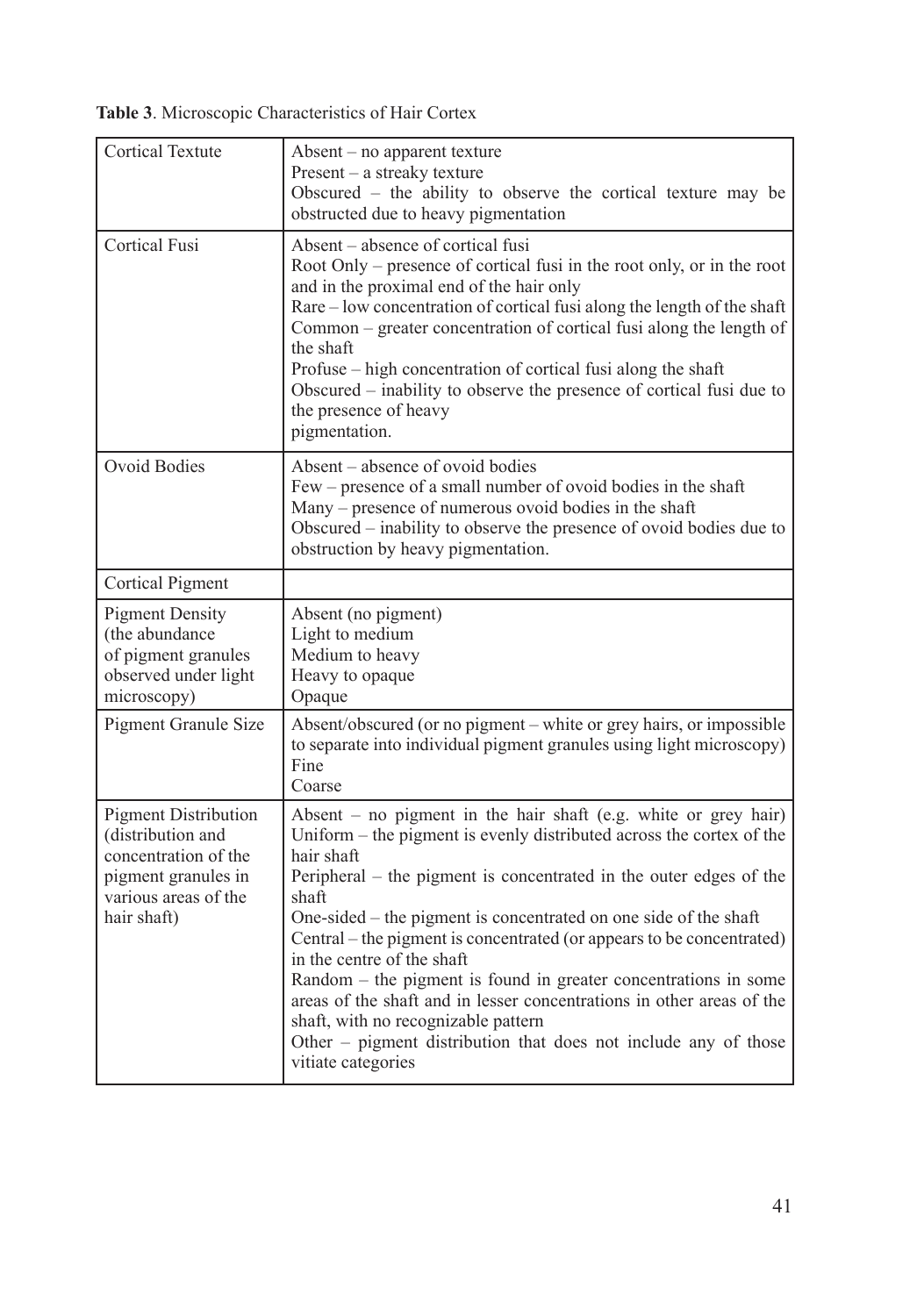| Pigment<br>Aggregate<br>Shape<br>the appearance of the<br>pigment granules when<br>they are concentrated<br>in a mass that has a<br>recognizable form) | Absent – the absence of pigment (e.g. a white or grey hair), or a<br>pigmented hair that exhibits no aggregation of pigment<br>Streaked – aggregation in the form of streaks<br>Clumped – aggregation in the form of clumps<br>Other – aggregation that cannot be categorized as Streaked or<br>Clumped, or hairs with a mixture of streaked and clumped aggregates |
|--------------------------------------------------------------------------------------------------------------------------------------------------------|---------------------------------------------------------------------------------------------------------------------------------------------------------------------------------------------------------------------------------------------------------------------------------------------------------------------------------------------------------------------|
| Pigment<br>Aggregate<br><b>Size</b>                                                                                                                    | No aggregates<br>Small streaks<br>Large streaks<br>Small clumps<br>Medium clumps<br>Large clumps<br>Other                                                                                                                                                                                                                                                           |

In pigmented hairs, cortical cells also contain pigment granules. These are not expected to be found in the medulla or cuticle, but in practice pigment can be found in both. The presence of pigment in the cuticle is commonly observed in individuals with heavily pigmented hairs [27].

There are two types of pigments in the granules, black-brown coloured eumelanin, giving a dark color, and reddish-yellow pheomelanin giving a light color [19, 20, 24], and human hairs, unlike animal hairs, are characterized by homogeneous pigmentation along their entire length [30].

Hair color is not only determined by the color, density, and distribution of pigment granules in the cortex, but also by the amount of melanin polymer in each granule. In dark hairs, the granules are of eumelanin, brown or black in colour, elliptical or oval in shape, 0.8-1.0 µm in length and 0.3-0.4 in diameter [18, 28, 38, 39, 41, 44]. In light hairs, the granules are of pheomelanin, yellow or red in colour, smaller and more spherical,  $0.2 \mu m$  [40]. They are not observable with light microscopy because of their small size [27, 38].

Pigment characteristics important for hair identification are presented in **Table 3**.

The identification significance of the these pigment features is determined by the possibility of determining the racial affiliation of the individual from whom the examined originate. In the European hair the pigment granules are moderately dense with fairly even distribution, while in the African there are densely distributed pigment granules arranged in prominent clumps. In the Asian, the medulla is often broad and continuous, and the pigment granules are densely distributed and often arranged in large patchy clumps or streaks [30].

 It is usual in human hairs for the pigment granules to be located at the periphery of the cortex towards the cuticle, except in red hair where they are more centrally located [8, 9, 18].

The **cuticle** is the outermost layer of the hair shaft [14, 17, 18, 25]. It is composed of flattened, imbricated, scale cells that overlap like tiles on a roof [31], sloping outwards, with a free edge pointing towards the tip of the hair shaft [3, 8, 9, 33, 34, 47].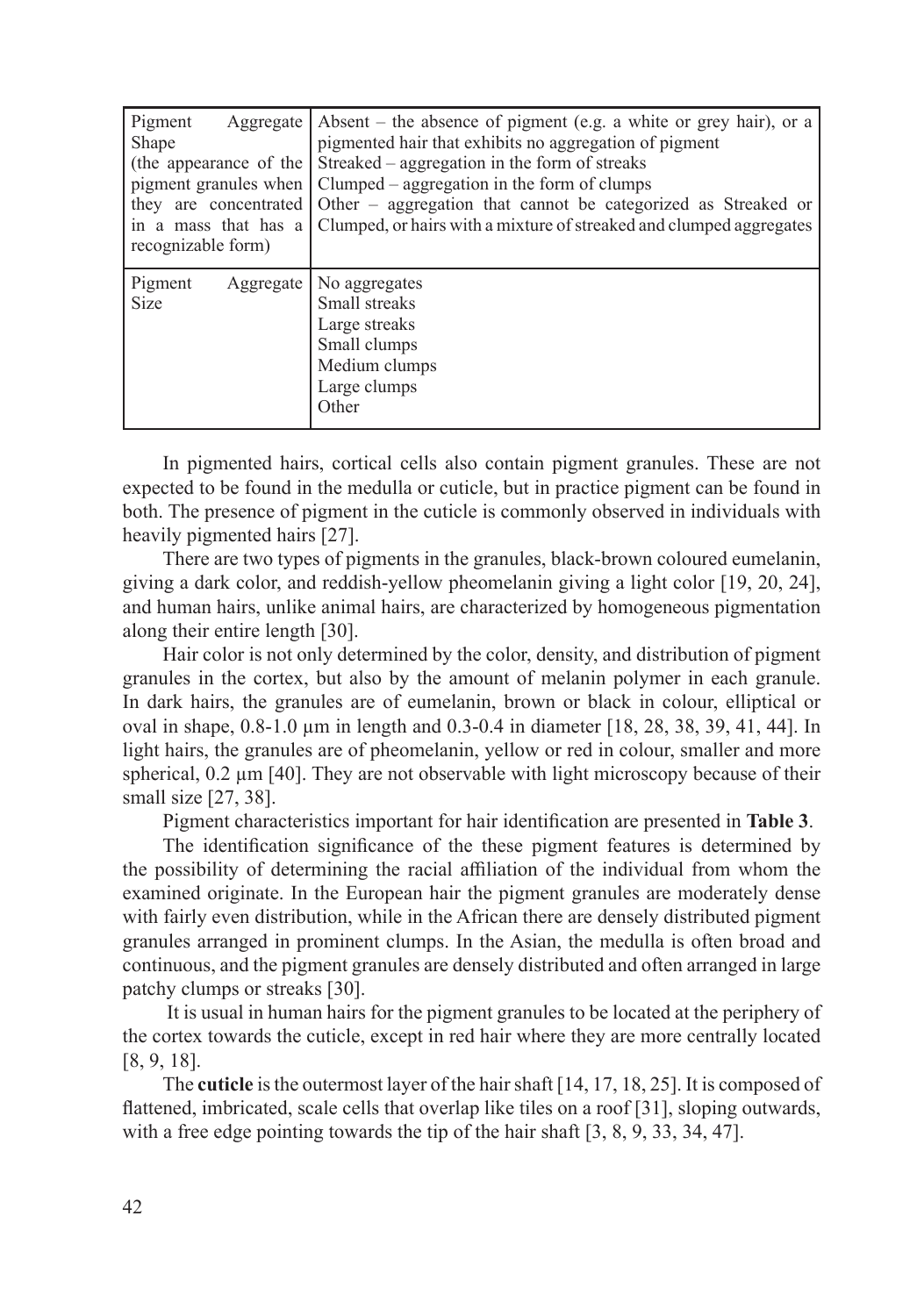When examining the cuticle, attention is paid to its colour, thickness, inner margin, outer margin, features of the cells – shape, size, contour, convexity /unevenness/, presence of adhesions (**Table 4**).

The thickness of the cuticle may serve as a defining feature in identifying the racial origin of the individual, the source of the hairs, as it establishes a difference between representatives of the major races. It isthickest in hairs of the Mongoloid race – 2.1-4.59  $\mu$ m, thinner in the Caucasoid race  $-1.81$ -3.59  $\mu$ m and thinnest in the Negroid race  $-$ 1.14-3.43 µm [18, 27].

The scale counts are relatively constant for the hair cuticle of a given individual, but can vary between individuals [3, 11]. The scale count may also vary (although less markedly) on an individual depending on site. The count is significantly smaller (i.e. the scales further apart) for scalp hair than for hairs from other areas such as pubis, face, and chest. Smaller scale numbers are seen in younger people and for facial, axillary, and abdominal hairs of females as compared with the same areas in males [46].

| Cuticle thickness                                                                        | Thin (cuticle thickness of less than $2.5 \mu m$ )<br>Thick (cuticle thickness of $2,5 \mu m$ or greater); varies (cuticle<br>thickness varies along the shaft at or near the widest diameter)<br>Non apparent (cuticle not easily measured due to indistinct<br>inner cuticle margin)                                                                                                                                                                   |
|------------------------------------------------------------------------------------------|----------------------------------------------------------------------------------------------------------------------------------------------------------------------------------------------------------------------------------------------------------------------------------------------------------------------------------------------------------------------------------------------------------------------------------------------------------|
| Inner cuticle margin (the<br>border between the cuticle<br>and the cortex)               | Indistinct (when the inner margin of the cuticle is not visible or<br>is not well defined)<br>Distinct (when the border between the cuticle and the cortex is<br>clearly visible and is well defined)<br>Varies (when the inner cuticle margin varies in its distinctness<br>due to a variation in pigment density along the inner margin)                                                                                                               |
| Outer cuticle scale profile<br>(condition of the cells on the<br>surface of the cuticle) | Smooth (cuticle profile that is even or flat)<br>Serrated (cuticle profile that is saw-toothed)<br>Ragged (cuticle profile that is uneven and irregular);<br>Looped – when the scales are curved at their distal edges so that<br>they archat the edge of the shaft<br>Other – hairs that have a combination of the above cuticle<br>profiles, or hairs that have a cuticle profile that cannot be<br>categorized as Smooth, Serrated, Ragged or Curved. |
| Pigment in the cuticle                                                                   | Present (more commonly in heavily pigmented hairs)<br>Absent (generally the cuticle is not pigmented and if melanin<br>inclusions are detected they should be considered a rare and<br>diagnostically valuable feature)                                                                                                                                                                                                                                  |

**Table 4.** Microscopic Characteristics of Hair Cuticle

The free edge of the cells defines the pattern or drawing of the cuticle by forming lines specifically located transversely and longitudinally along the hair shaft. If the cells of the cuticle are arranged in even rows, the lines will have little waviness; if the cells are irregularly arranged, the waviness will be pronounced.

The shape and arrangement of the cells varies from species to species. For non-human hairs, the arrangement or pattern and how this varies along the length of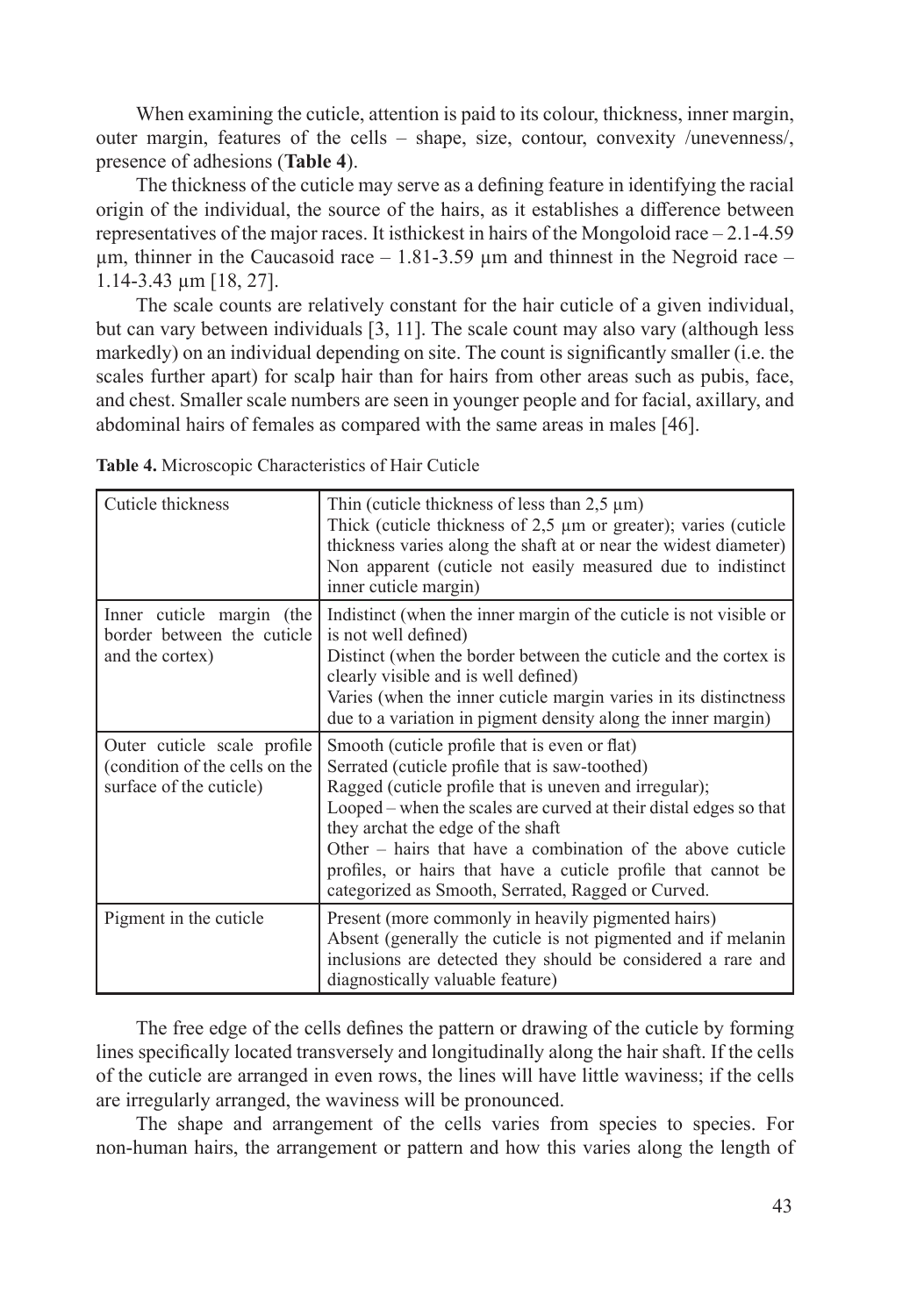individual hairs is among the most useful characteristics for species identification. For human hairs, this pattern shows no significant differences between individuals [16], but its difference with patterns in animals can be used for species identification[3, 6].

There are three basic cuticle patterns – coronal (crown-like), spinous (petal-like) and imbricate (flattened). Combinations and variations of these types are possible. The crown-like scale pattern is found in hairs of very fine diameter and resembles a stack of paper cups. It is commonly found in the hairs of small rodents and bats, but rarely in human hairs. The petal-like scales are triangular in shape and protrude from the hair shaft. This pattern is found in the hairs of cats, mink, seals, etc. It is never found in human hairs. The imbricate or flattened cuticle type consists of overlapping scales with narrow margins. They are commonly found in human hairs, but also in many animal hairs [8].

**Hair diameter**: Another indicator by which human hairs can be typed, each hair is measured in several places and the largest measured value is taken as the thickness of the hair in question. This value helps to differentiate hairs from different body areas and also from hairs of the same body area from persons of different racial groups. For example, Caucasian scalp hair is described as having a moderate shaft diameter, Negroid scalp hair as having a moderate to fine shaft diameter with considerable variation, and Mongoloid scalp hair as having a coarse shaft diameter with little or no variation [4, 10, 34].

**Cross-section shape:** This is an indicator whose identification value is not accepted unambiguously by researchers [3, 34].

Opponents of this indicator point out that the cross-sectional shape is variable from hair to hair and along individual hair shafts (especially in brittle and curly hair) [40].

Conversely, proponents of the study argue that variation in cross-sectional shape in human hairs is predictable and consistent provided sections from similar types ofhair and of equivalent longitudinal appearance are used; cross-sections reveal a number of microscopic features more clearly than can be seen in a longitudinal mounts; and crosssectional shape is of value for racial origin determination [34].

According to Ogle et al. [27], the appearance of most cross-sectional features does not provide additional data for the purpose of hair identification and comparison, but rather adds a different perspective to those already established. However, a crosssection can aid in the accurate identification of a trait, which is difficult with longitudinal observation. Cross-sectioning is better at determining pigment or medulla distribution, cortical texture, etc. Cuticle thickness, pigment density, and pigment size can usually be easily diagnosed in longitudinal view by an experienced examiner.

 The main cross-sectional characteristics of human hairs are: cross-sectional shape and area, cuticle thickness, cortical texture, size, pigment density and distribution [27].

According to Blume-Peytavi et al. the cross-section shape variates are Round, Oval, Triangular, Flat, Kidney, and Teardrop. The triangular shape is seen often in beard hairs and rarely in scalp hairs, i.e. it can be used to determine the regional origin of the examined hair (which part of the body it originates from) [4].

The cross-section shape of the hair also varies depending on racial origin. In Caucasoid hairs, the cross-section is elliptical in shape, corresponding to straight or wavy hair; in Mongoloid hairs, it is usually circular, corresponding to straight hair [36].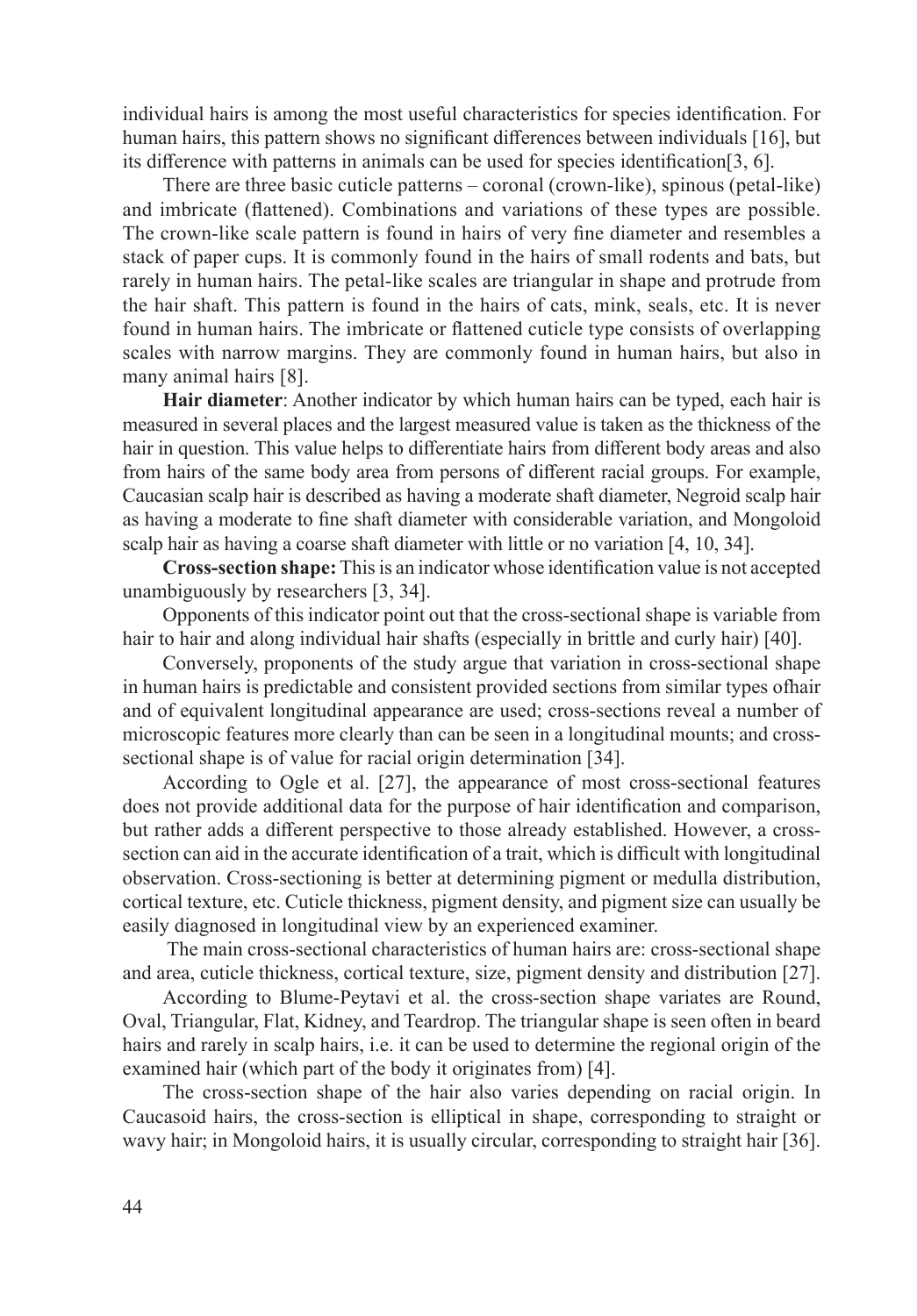In contrast, Negroids have an elongate elliptical or even ribbon-like cross-sectional shape [4, 10, 24].

The cross-sectional area is also determined. It has been found that this area in hairs from different regions of the head has some variation, but still the differences are less than those between different people.

The thickness of the cuticle is measured and it is categorized as Thin, Thick, and Varies, the shape of the medulla – general shape of its cross-section, its size in relation to the cross-sectional size of the whole hair, and its arrangement – median to the hair shaft or asymmetrical, the type of cortical texture – absent, present, obscured [27], and the pigment characteristics – colour and hue, density, shape and size of granules, distribution of pigment in the cross-section (uniform, peripheral, central and one-sided).

**Hair root**: the variates here represent the growth stage of the hair at the time of its removal or loss from the body and include: Absent, Anagen (active growth phase), Catagen (transitional phase between anagen and telogen phases), and Telogen (terminal stage prior to the hair falling out of the hair follicle) [3, 27].

Examination of the hair root is important because if the hair is pulled from the scalp during the Anagen phase will have an epithelial sheath adhering to the root. If it is pulled during the Catagen phase there may or may not be such a sheath, whereas if the hair is pulled during the Telogen phase there will be no adherent parts of the epithelial sheath [3, 27].

The growth phase of the hair root influences the identification by the presence of such epithelial sheath, making it possible to analyze the DNA present in the nuclei of the adherent epithelial cells and therefore to personalize the hair under study with very high probability [12].

The nucleated cells of the root epithelial sheath also assist in determining the sex of the individual that is the source of the corresponding hairs by determining the socalled sex chromatin (Barr bodies) [38].

**Distal tip of the hair**: the appearance of the distal hair tip can be used to determine whether it is in its natural state or whether there is some cosmetic/traumatic influence on it. The acquired characteristics of this tip are the result of various morbid or cosmetic effects as well as the adverse effect of certain environmental factors [3, 5, 7, 22, 31, 34, 38, 41, 42, 48].

Variates of the distal tip are: Natural Taper, Rounded Taper, Square Cut/Straight Edge, Angled Cut/Straight Edge, Square Cut/Rounded Edge, Angled Cut/Rounded Edge, Split, Frayed,Crushed, Singed, Broken, and Other[34].

Natural hair has a thin needle-like tip. When cut, the tip becomes square with a straight edge, gradually smoothing over time to a tapered shape. Whether there is a pronounced straight edge or the presence of a cone can determine the length of the time interval between the shearing of the hair and its examination [3].

In so-called , weathering', as a result of environmental factors, abrasion and splitting of the hair ends with longitudinal splitting of the hair is observed [7, 27, 48].

Hair is also damaged to varying degrees when dried with a hair dryer, i.e. when exposed to higher temperatures, rough combing, the use of curling, straightening, discolouring or colouring agents, depending on their type and composition. These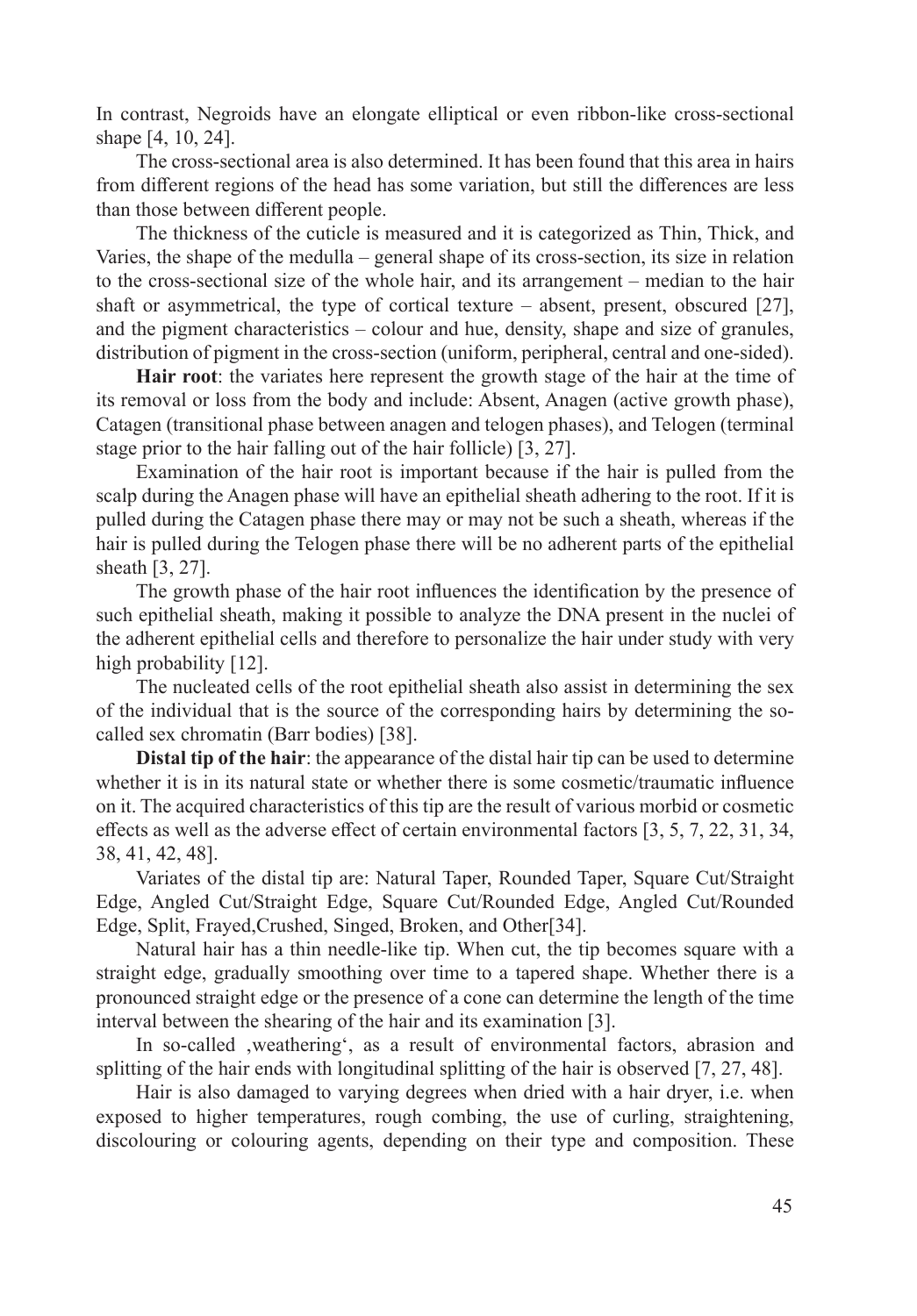mainly affect the surface of the hair and are clearly visible under light microscopy – pigment deposition in the cuticle, lifting and breaking of the edge of the cuticle cells until they fall off completely, stripping of the underlying cortex, etc. [5, 7, 22, 31, 33, 38, 41, 42].

#### Conclusion

Although many investigators believe that morphological analysis of hair is only limited evidentiary value and that its outcome is highly dependent on the training and ability of the investigator, our experience has shown that by considering and taking into account readings for all or most of the microscopic hair characteristics listed above, it is possible to obtain a fairly accurate result when identifying and comparing hair samples.

In all cases where the examiner seeks to be thorough, microscopic examination followed by direct comparison is essential. Light microscopy should be the first test to be performed after receiving the hair sample in the laboratory. This type of examination has a number of advantages over other methods of hair identification: it does not require expensive equipment and consumables; it is not destructive to the sample; it allows for initial screening of the samples, taken from the scene, for suitable ones to then be subjected to more expensive and specific tests.

Perhaps its main advantages, from a forensic point of view, are: contamination of the material does not spoil its examination under light microscope, which often happens in the case of mitochondrial DNA testing (most of the samples from the crime scene are already contaminated); light microscope can be performed on hairs that have not been plucked, but have shedded naturally. This is significant because, such hairs are free of the cellular material attached to the hair root, and cannot be used for nuclear DNA testing. Being that most of the hair material evidence that enters a forensic laboratory is from naturally shedded hairs and nDNA material from plucked hairs is often scarce, light microscopy becomes even more valuable a method for examination.

Therefore, despite the development of science to date and the application of much more precise methods of examination (nDNA, mDNA, etc.), the determination of the morphological characteristics of the hair retains its importance in hair identification.

#### R e f e r e n c e s

- 1. **Amit, C., T. Navodita.** A Study on The Presence of Medulla Types of Hair Among the Young Jaat Residents of Western Uttar Pradesh. – J. Forensic. Sci.& Criminal Inves., **10**(4), 2018, 555795. Doi: 10.19080/JFSCI.2018.10.555795
- 2. **Bednarek, J.** An attempt to establish objective criteria for morphological examinations of hairs using the image analysis system. – Probl. Forensic. Sci., LVI, 2004, 65-77.
- 3. **Bersegyants, L. O., M. F. Vereshtaka.** Morphological features of human hair in the aspect of forensic medical examinations. Moscow, Medicine, 1982, 11-58, 139-156.
- 4. **Blume-Peytavi, U., A. Tosti, D. A. Whiting, R. M. Trüeb.** Hair Growth and Disorders. Springer, 2008, 1-10.
- 5. **Bottoms, E., E. Wyatt, S. Comaish.** Progressive changes in cuticular pattern along the shafts of human hair as seen by scanning electron microscopy. – Br. J. Dermatol, **86**(4), 1972, 379-384.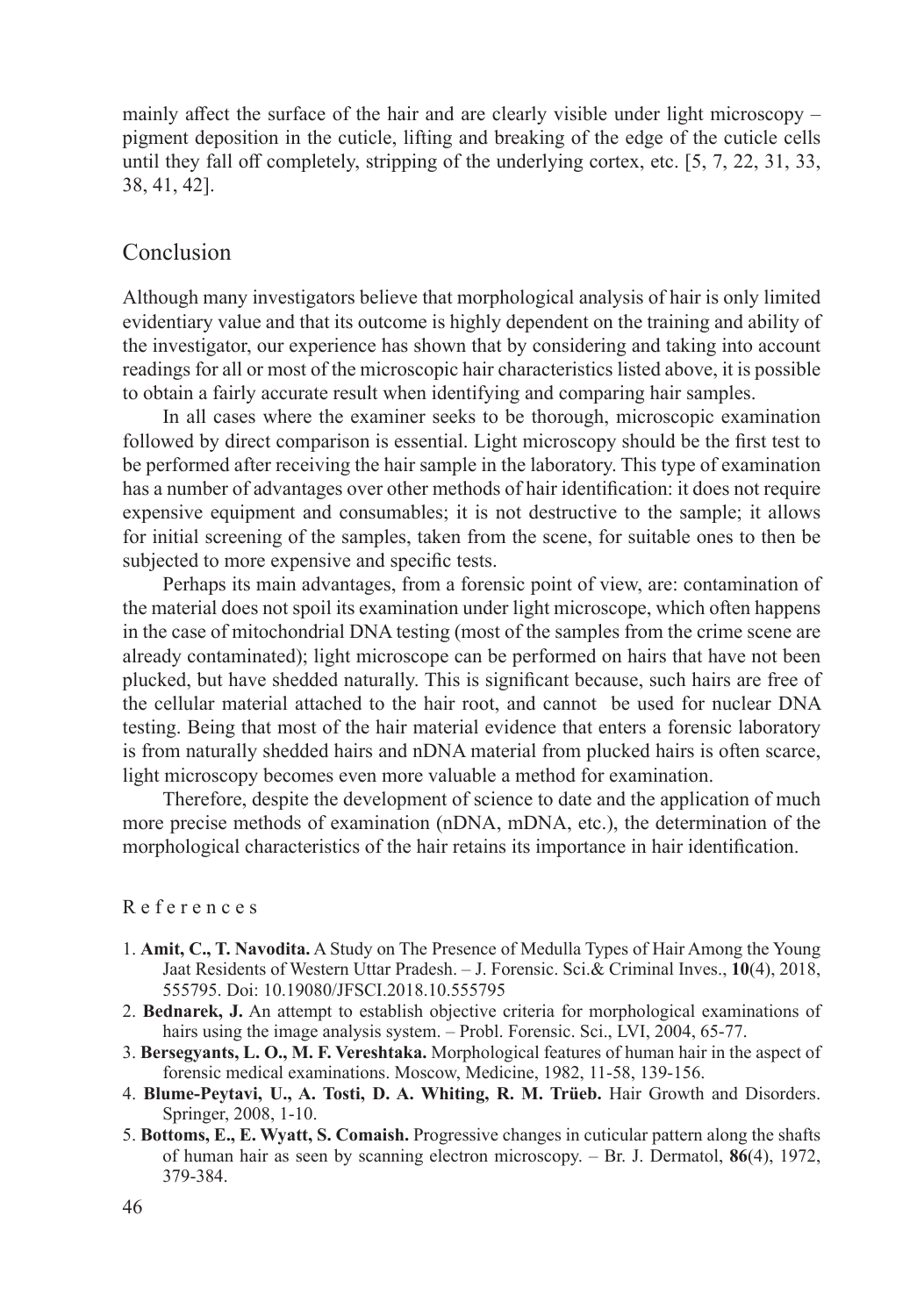- 6. **Brunner, H., B. J. Coman.** The Identification of Mammalian Hair. Melbourne, Inkata Press, 1974, 5-17.
- 7. **Dawber, R.** Diseases of the Hair and Scalp. Oxford, Blackwell Science Ltd, 1997, 239-299, 466-483.
- 8. **Deedrick, D. W., S. L. Koch.** Microscopy of hair part 1: A practical guide and manual for human hairs, Forensic Science Communications [Online]. (January 2004a).
- 9. **Deedrick, D. W., S. L. Koch.** Microscopy of hair part II: A practical guide and manual for animal hairs, Forensic Science Communications [Online]. (July 2004b).
- 10. **Franbourg, A., P. Hallegot, F. Baltenneck, C. Toutain, F. Leroy.** Current research on ethnic hair. – J. Am. Acad. Dermatol., **48**(6), 2003, 115-119.
- 11. **Gamble, L. H., P. L. Kirk.** Human hair studies, II. Scale counts.– J. Crim. Law Criminal., **31**(5), 1940, 627-636.
- 12. **Harding, H. W. J., G. E. Rogers.** Forensic hair comparison in South Australia. J.Forens. Sci. Soc., **24**,1984, 339-340.
- 13. **Harland, D. P., R J. Walls, J. A. Vernon, J. M. Dyer, J. L.Woods, F. Bell.** Threedimensional architecture of macrofibrils in the human scalp hair cortex. – J. Struct. Biol, **185**(3), 2014, 397-404.
- 14. **Harland, D. P., J. A.Vernon, R. J.Walls, J. L.Woods.** Transmission electron microscopy staining methods for the cortex of human hair: A modified osmium method and comparison with other stains. – J. Microsc., **243**(2), 2011, 184-196.
- 15. **Hausman, L. A.** The cortical fusi of mammalian hair shafts. Am. Naturalist, **66**,1932, 461-470.
- 16. **Hausman, L. A.** A comparative racial study of the structural elements of human head hair. Am. Naturalist, **59**(665), 1925, 529-538.
- 17. **Khumalo, N. P.** African hair morphology: Macrostructure to ultrastructure. Int. J. Dermatol, **44**(1), 2005, 10-12.
- 18. **Koch, S. L., M. D. Shriver, N. G. Jablonski.** Variation in human hair ultrastructure among three biogeographic populations. – J. Struct. Biol, **205**(1), 2019, 60-66.
- 19. **Kolowski, J. C., N. Petrich, M. M. Wallace, P. R. Deforest, M. A. Prinz.** A comparison study of hair examination methodologies. – J. Forens. Sci, **49**(6),2004, 1253-1255.
- 20. **Kornisheva, V.G., G. A. Yezhkov.** Head hair and scalp pathology. St. Peterburg, Foliant, 2012, 7-18, 137-149.
- 21. **Langia, H. S.** Increase in medullary index of human hair with the passage of time. J. Crim. Law Criminal. Pol. Sci., **57**(2), 1966, 221-222.
- 22. **Lee, Y., Y. D. Kim, H. J. Hyun, L. Q. Pi, X. Jin, W. S. Lee.** Hair shaft damage from heat and drying time of hair dryer. – Ann. Dermatol., **23**(4),2011, 455-462.
- 23. **Luell, E., V. E. Archer.** Hair medulla variation with age in human males. Am. J. Phys. Anthropol, **22**(2),1964, 107-110.
- 24. **Menkart, J., L. J. Wolfram, I. Mao.** Caucasian hair, Negro hair and wool: similarities and differences. – J. Soc. Cosmet. Chem., **17**,1996, 769-787.
- 25. **Nagase, S., Y. Kajiura, A. Mamada, H. Abe, S. Shibuichi, N. Satoh, T. Itou, Y. Shinohara, Y. Amemiya.** Changes in structure and geometric properties of human hair by aging. – J. Cosmet. Sci., **60**(6), 2009, 637-648.
- 26. **Noback, C. R.** Morphology and phylogeny of hair. Ann. NY Acad. Sci., **53**(3), 1951, 476-491.
- 27. **Ogle, R. R., Jr., M. J. Fox.** Atlas of Human Hair: Microscopic Characteristics, CRC Press LLC,1998, 24-40.
- 28. **Ortonne, J. P., G. Prota.** Hair melanins and hair color: ultrastructural and biochemical aspects. – J. Invest. Dermatol., **101**(1), 1993, 82-89.
- 29. **Ortonne, J. P., J. Thivolet.** Hair melanin and hair color. In: Hair Research. (Ed C. E. Orfanos, W. Montagna and G. Stuttgen). Berlin and Heidelberg: Springer-Verlag, 1981, 146-162.